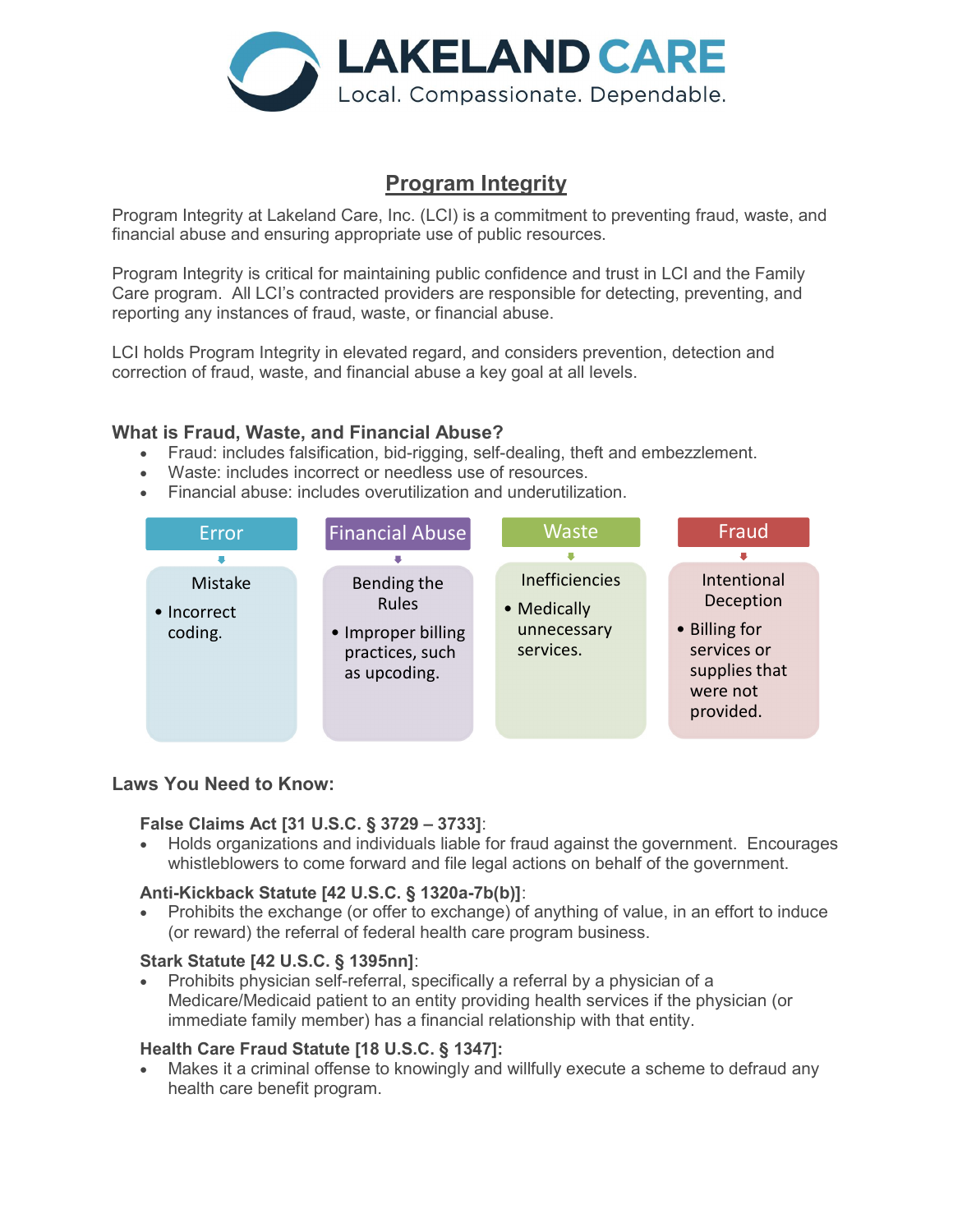## LCI's Whistleblower Policy:

Employees and providers of LCI are encouraged to come forward with complaints or concerns regarding:

- Illegal or unethical accounting, auditing, or internal control procedures;
- Dishonest activities:
- Other suspicions of fraud, waste, or financial abuse;
- Misconduct including the violation of a law, rule, or regulations; or
- A direct threat to public interest such as a fraud, health/safety violations, or corruption.

Reports of suspected violations will be investigated. An employee or provider who makes a report in good faith will not be penalized or subjected to retaliation for making such a report.

## How Do I Prevent Fraud, Waste, and Financial Abuse?

- Make sure you are up to date with the laws, regulations, and policies.
- Ensure you coordinate with other payers.
- Ensure data/billing is both accurate and timely.
- Verify information provided to you.
- Be on the lookout for suspicious activity.

## Consequences of Committing Fraud, Waste, or Financial Abuse

The actual consequence depends on the severity of the violation:

- Civil Money Penalties
- Criminal Convictions/Fines
- Civil Prosecution
- Imprisonment
- Loss of Provider License
- Exclusion from Federal Health Care programs

## Reporting Fraud, Waste, and Financial Abuse:

Fraud, waste, and financial abuse should be reported regardless of the source, which may include:

- LCI provider/supplier;
- **Employee of LCI provider/supplier;**
- LCI member:
- Self-directed Supports (SDS) worker;
- LCI Board of Directors:
- LCI employee.

Everyone has a responsibility to report suspected fraud, waste, or a financial abuse violation of LCI's resources (services, money, equipment, etc.). You may remain anonymous, and should contact LCI's Program Integrity Compliance Officer via one of the options below:

- Online form submission
	- $\circ$  ("How to report fraud" link located on the bottom of our website, www.lakelandcareinc.com.)
- Phone: 920-906-5100
- Email: fraud@lakelandcareinc.com
- Mail to:

Lakeland Care, Inc. Attn: Program Integrity Compliance Officer N6654 Rolling Meadows Drive Fond du Lac, WI 54937

\*Please include as much detail as possible in your report - who, what, when, where, why, how, how much, etc.